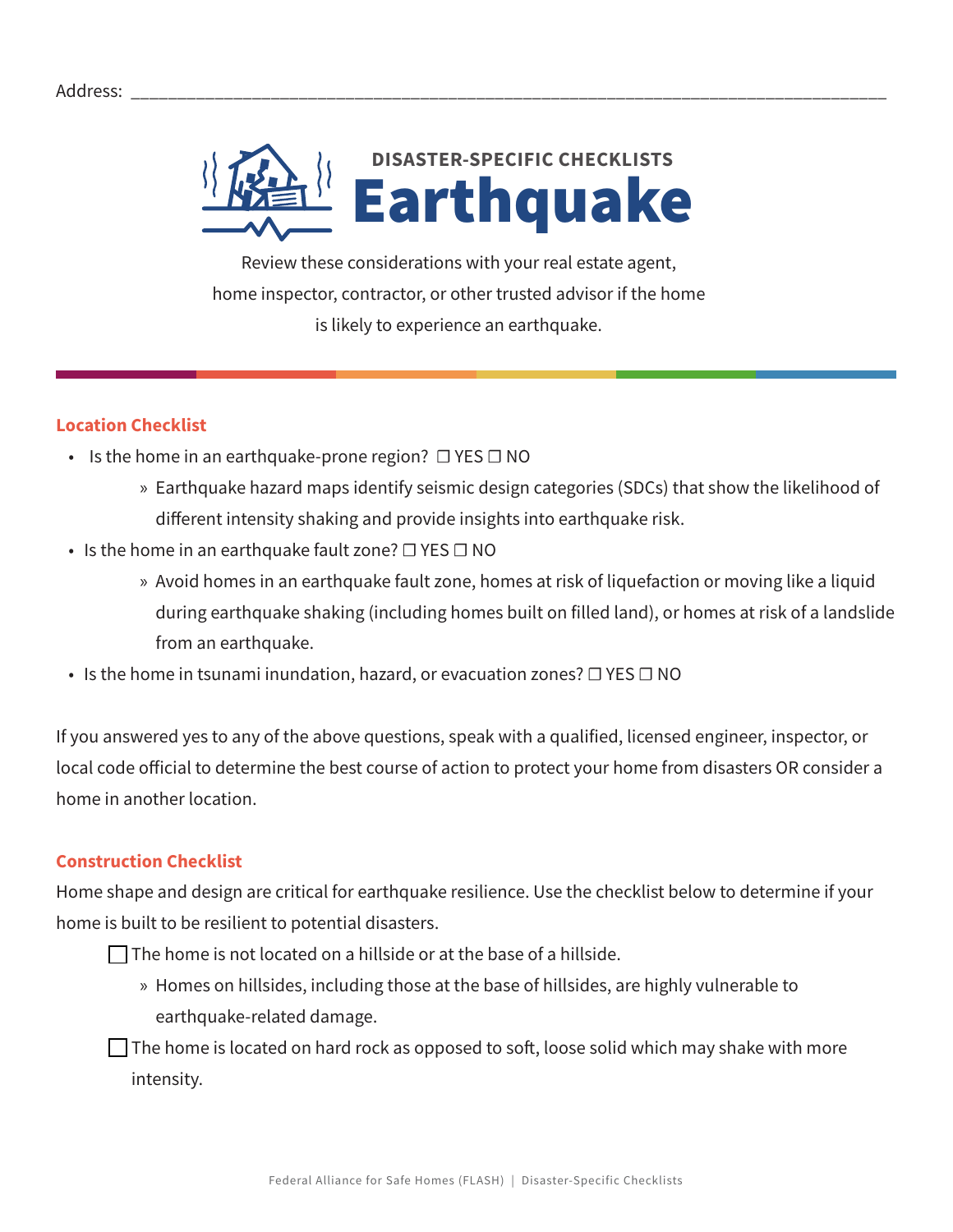$\Box$  The house is constructed with regular wall design.

» Irregular wall design or shapes can result in more damage during an earthquake.

 $\Box$  Living areas over garages (soft stories) are properly supported.

 $\Box$  The foundation sill plate is anchored adequately.

 $\Box$  Cripple walls supporting the home above grade and/or the basement are built and braced properly.

 $\Box$  Pier-and-post foundations are braced.

Check these wall features:

 $\Box$  Hold-down connectors secure the wall's base to the floor and foundations.

» For wood-frame or light gauge steel construction, structural panels for sheathing with a proper attachment pattern provide important protection from earthquake shaking.

 $\Box$  For masonry walls, all cells with rebar reinforcement are grouted and consolidated.

 $\Box$  Concrete, masonry walls, and insulated concrete forms are reinforced with reinforcing steel.

 $\Box$  Wall coverings like masonry, brick, and stone that add weight to a home are anchored correctly.

 $\Box$  Homes made of wood have sheer walls or a moment-resistant frame.

 $\Box$  Masonry is reinforced to be resistant to earthquake shaking.

Check the roof-to-wall and wall-to-foundation connections to ensure they are:

 $\Box$  Made using the correct product

 $\Box$  Adequately spaced

 $\Box$  Properly installed

Check masonry and stone veneers:

 $\Box$  Masonry or stone veneers above four feet tall, such as those on fireplaces or exterior facades, are reinforced and resilient to earthquake damage.

» Masonry or the flue liner may be cracked from an earthquake even without signs of damage.

Evaluate external structures:

 $\Box$  Balconies and decks have been evaluated by an engineer to identify strengthening retrofits if needed.

» Balconies and decks increase the earthquake load on the home and can lead to damage.

Check roof features:

 $\Box$  Roof sheathing and coverings are properly installed.